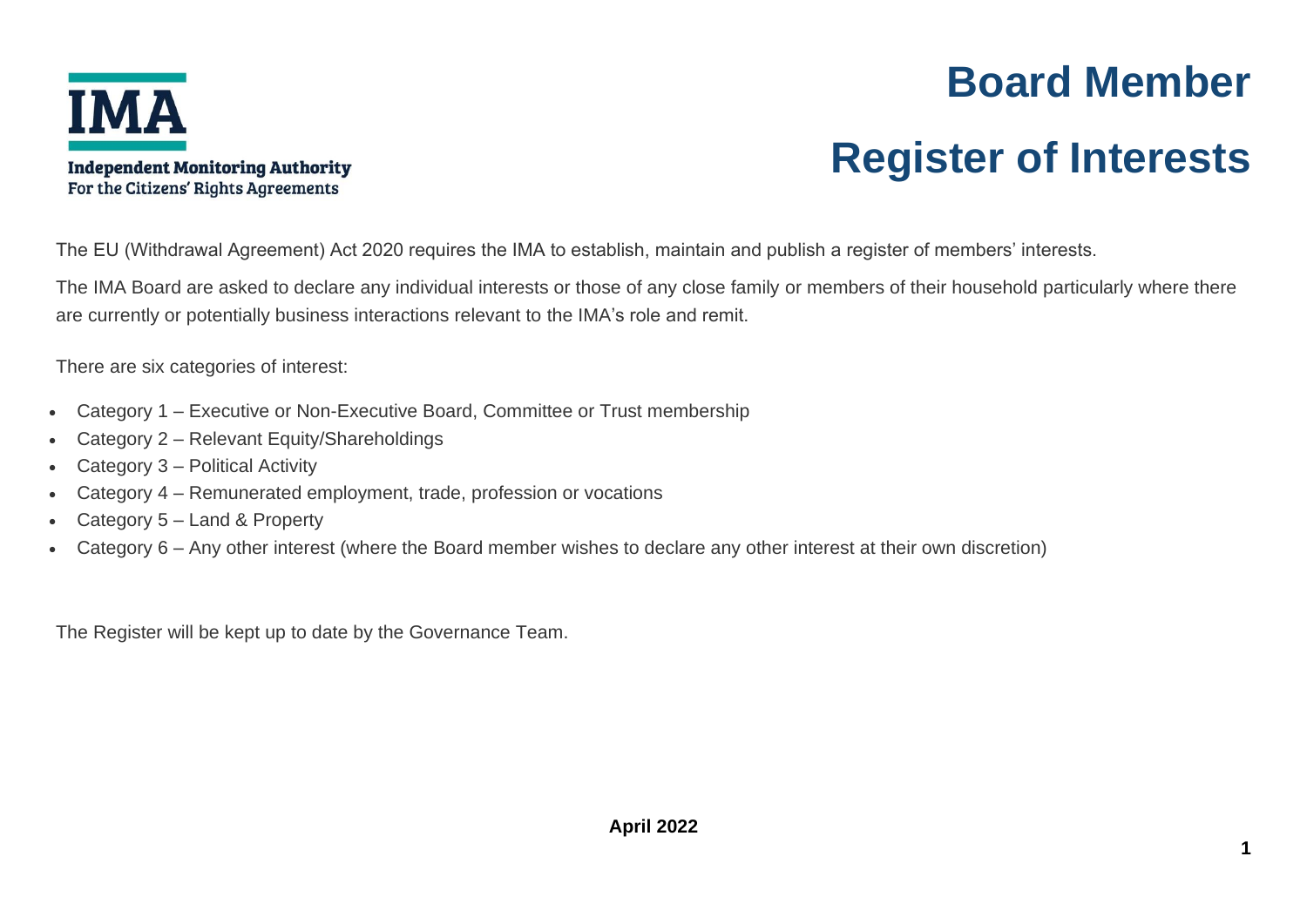| <b>Name</b>                | <b>Role</b>             | <b>Interest</b>                                                                  | <b>Relationship</b>  | <b>Details</b>                                                                               |
|----------------------------|-------------------------|----------------------------------------------------------------------------------|----------------------|----------------------------------------------------------------------------------------------|
| <b>Sir Ashley Fox</b>      | Chairman                | Executive or Non-Executive Board,<br>Committee or Trust membership               | Personal             | Managing Director of Ashley Fox Consulting Ltd.                                              |
| <b>Sir Ashley Fox</b>      | Chairman                | Executive or Non-Executive Board,<br>Committee or Trust membership               | Wife                 | Director of Ashley Fox Consulting Ltd.                                                       |
| <b>Sir Ashley Fox</b>      | Chairman                | <b>Political Activity</b>                                                        | Personal             | Member of the Conservative Party.                                                            |
| <b>Sir Ashley Fox</b>      | Chairman                | <b>Political Activity</b>                                                        | Personal             | Member of the European Parliament for the South<br>West of England & Gibraltar from 2009-19. |
| <b>Sir Ashley Fox</b>      | Chairman                | Executive or Non-Executive Board,<br>Committee or Trust membership               | Personal             | Non-Executive Director of the Financial Reporting<br>Council                                 |
| Ronald Joseph<br>Alexander | Non-Executive<br>Member | <b>Executive or Non-Executive Board,</b><br>Committee or Trust membership        | Personal             | Director of RA and CJ Consulting Limited                                                     |
| Ronald Joseph<br>Alexander | Non-Executive<br>Member | Executive or Non-Executive Board,<br>Committee or Trust membership               | <b>Family Member</b> | Director of RA and CJ Consulting Limited                                                     |
| Ronald Joseph<br>Alexander | Member                  | Non-Executive Executive or Non-Executive Board,<br>Committee or Trust membership | Personal             | Blaenau Gwent County Borough Council, Chair of<br><b>Standards Committee</b>                 |
| Ronald Joseph<br>Alexander | Non-Executive<br>Member | Executive or Non-Executive Board,<br>Committee or Trust membership               | Personal             | South Wales Fire and Rescue Service, Member of<br><b>Standards Committee</b>                 |
| Ronald Joseph<br>Alexander | Member                  | Non-Executive Executive or Non-Executive Board,<br>Committee or Trust membership | Personal             | Vale of Glamorgan Council, Member of Standards<br>Committee                                  |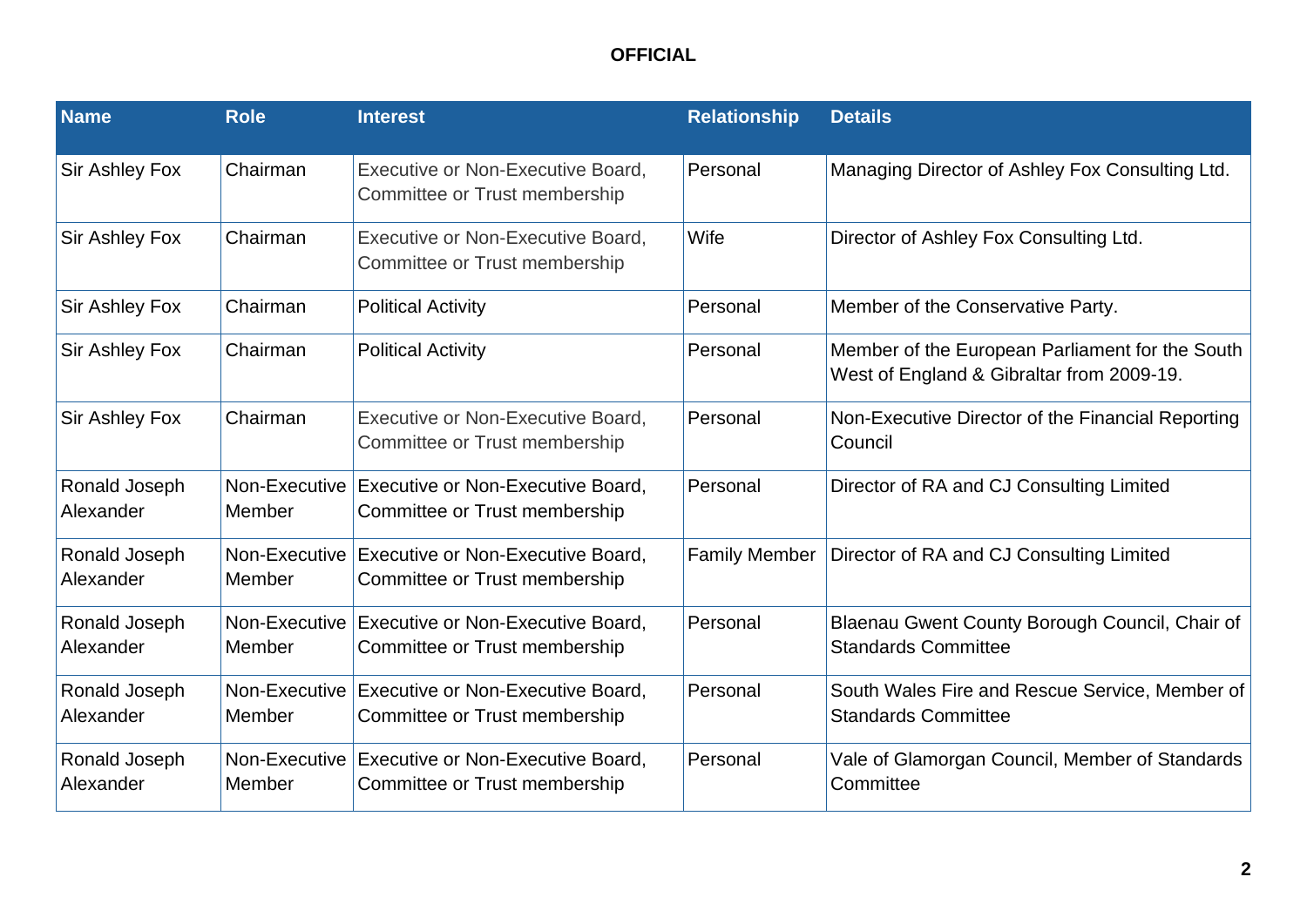| <b>Name</b>                | <b>Role</b>             | <b>Interest</b>                                                                    | <b>Relationship</b>  | <b>Details</b>                                                                                  |
|----------------------------|-------------------------|------------------------------------------------------------------------------------|----------------------|-------------------------------------------------------------------------------------------------|
| Ronald Joseph<br>Alexander | Non-Executive<br>Member | Executive or Non-Executive Board,<br>Committee or Trust membership                 | Personal             | Transport for Wales, Passenger Panel Member                                                     |
| Ronald Joseph<br>Alexander | Member                  | Non-Executive   Executive or Non-Executive Board,<br>Committee or Trust membership | Personal             | Her Majesty's Inspectorate of Education and<br>Training in Wales (Estyn), Non-Executive member  |
| Ronald Joseph<br>Alexander | Non-Executive<br>Member | Executive or Non-Executive Board,<br>Committee or Trust membership                 | Personal             | Health Education and Improvement Wales,<br>Member of Pharmacy Advisory Board                    |
| Ronald Joseph<br>Alexander | Non-Executive<br>Member | Executive or Non-Executive Board,<br>Committee or Trust membership                 | Personal             | Bath and North East Summerset Council, Chair of<br>Independent Members' Allowances Review Panel |
| Ronald Joseph<br>Alexander | Non-Executive<br>Member | <b>Executive or Non-Executive Board,</b><br>Committee or Trust membership          | Personal             | <b>Bristol City Council, Member of Independent</b><br><b>Members' Allowances Review Panel</b>   |
| Ronald Joseph<br>Alexander | Non-Executive<br>Member | <b>Executive or Non-Executive Board,</b><br>Committee or Trust membership          | Personal             | Hafod Housing Association, Member of Audit and<br><b>Risk Committee</b>                         |
| Ronald Joseph<br>Alexander | Member                  | Non-Executive Executive or Non-Executive Board,<br>Committee or Trust membership   | Personal             | Powys Teaching Health Board, Independent<br>Member                                              |
| Ronald Joseph<br>Alexander | Non-Executive<br>Member | <b>Relevant Equity/Shareholdings</b>                                               | Personal             | RA and CJ Consulting Limited                                                                    |
| Ronald Joseph<br>Alexander | Non-Executive<br>Member | <b>Relevant Equity/Shareholdings</b>                                               | <b>Family Member</b> | RA and CJ Consulting Limited                                                                    |
| Ronald Joseph<br>Alexander | Non-Executive<br>Member | <b>Land and Property</b>                                                           | Personal             | <b>Owns Home</b>                                                                                |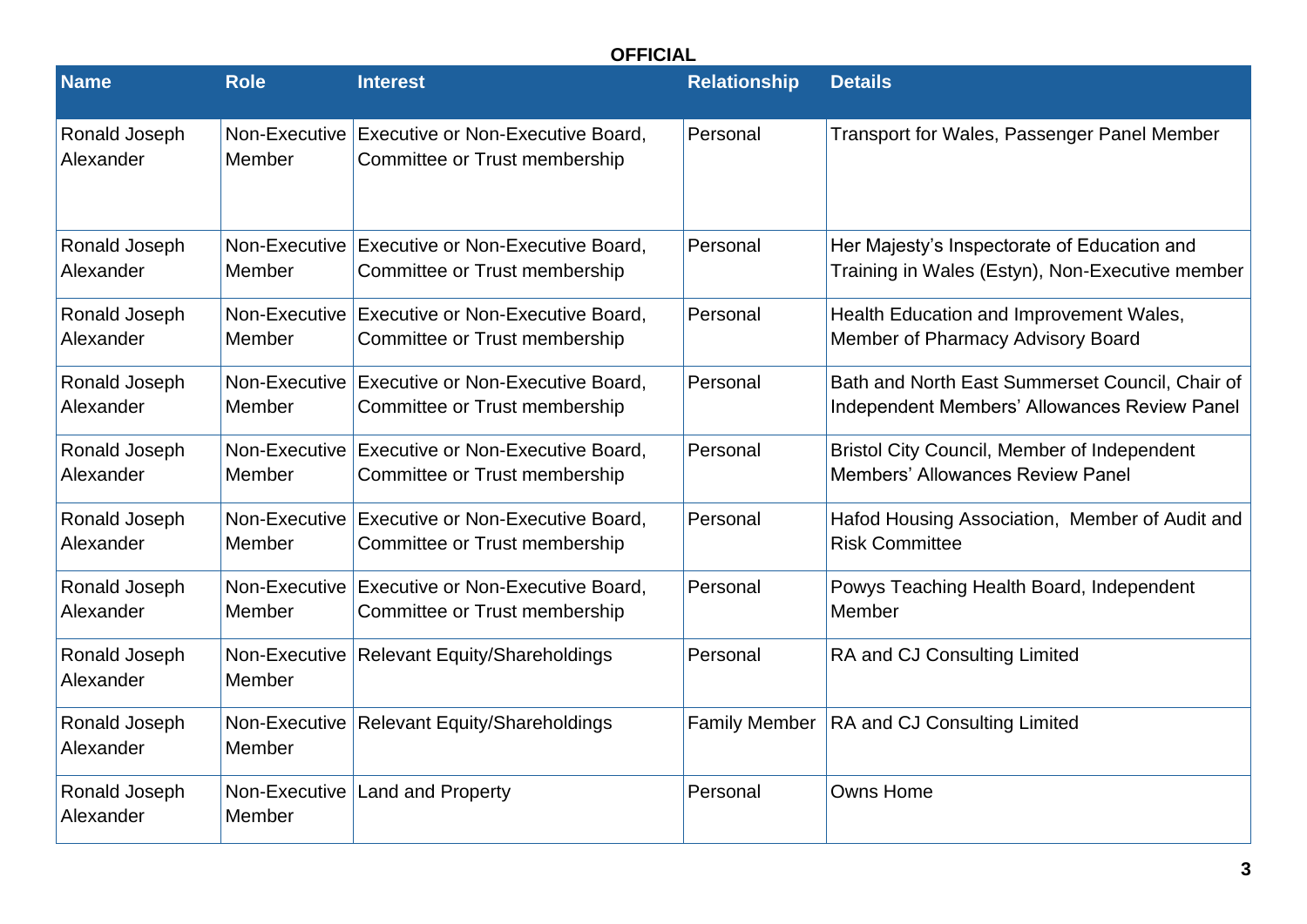| <b>Name</b>           | <b>Role</b>             | <b>Interest</b>                                                                  | <b>Relationship</b> | <b>Details</b>                                                        |
|-----------------------|-------------------------|----------------------------------------------------------------------------------|---------------------|-----------------------------------------------------------------------|
| <b>Punam Birly</b>    | Non-Executive<br>Member | Executive or Non-Executive Board,<br>Committee or Trust membership               | Personal            | Trustee, Carer's Network                                              |
| <b>Punam Birly</b>    | Non-Executive<br>Member | Land & Property                                                                  | <b>Close Family</b> | <b>AMP Property Developments UK Limited</b>                           |
| <b>Punam Birly</b>    | Non-Executive<br>Member | Any other interest                                                               | Personal            | KPMG LLP UK completes tax returns until<br>2020/21.                   |
| <b>Punam Birly</b>    | Non-Executive<br>Member | Secondary remunerated employment,<br>trade, profession or vocations              | Personal            | Global Mobility Advisor at Petrofac Services Ltd                      |
| Joyce Cullen          | Non-Executive<br>Member | Executive or Non-Executive Board,<br>Committee or Trust membership               | Personal            | Chair and member of George Heriot's School<br>Board of Trustees.      |
| Joyce Cullen          | Member                  | Non-Executive Executive or Non-Executive Board,<br>Committee or Trust membership | Personal            | Member of the Board of Heriot's Centre for Sport<br>and Exercise Ltd. |
| Joyce Cullen          | Member                  | Non-Executive Executive or Non-Executive Board,<br>Committee or Trust membership | Personal            | Member of the Board of Heriot Enterprises Ltd.                        |
| Joyce Cullen          | Non-Executive<br>Member | <b>Secondary Employment</b>                                                      | Personal            | Partner in (Member of) Brodies LLP                                    |
| <b>Marcus Killick</b> | Member                  | Non-Executive Executive or Non-Executive Board,<br>Committee or Trust membership | Personal            | Isolas LLP, Chief Executive Officer                                   |
| <b>Marcus Killick</b> | Member                  | Non-Executive Executive or Non-Executive Board,<br>Committee or Trust membership | Personal            | Gibraltar International Bank, Non-Executive<br><b>Director</b>        |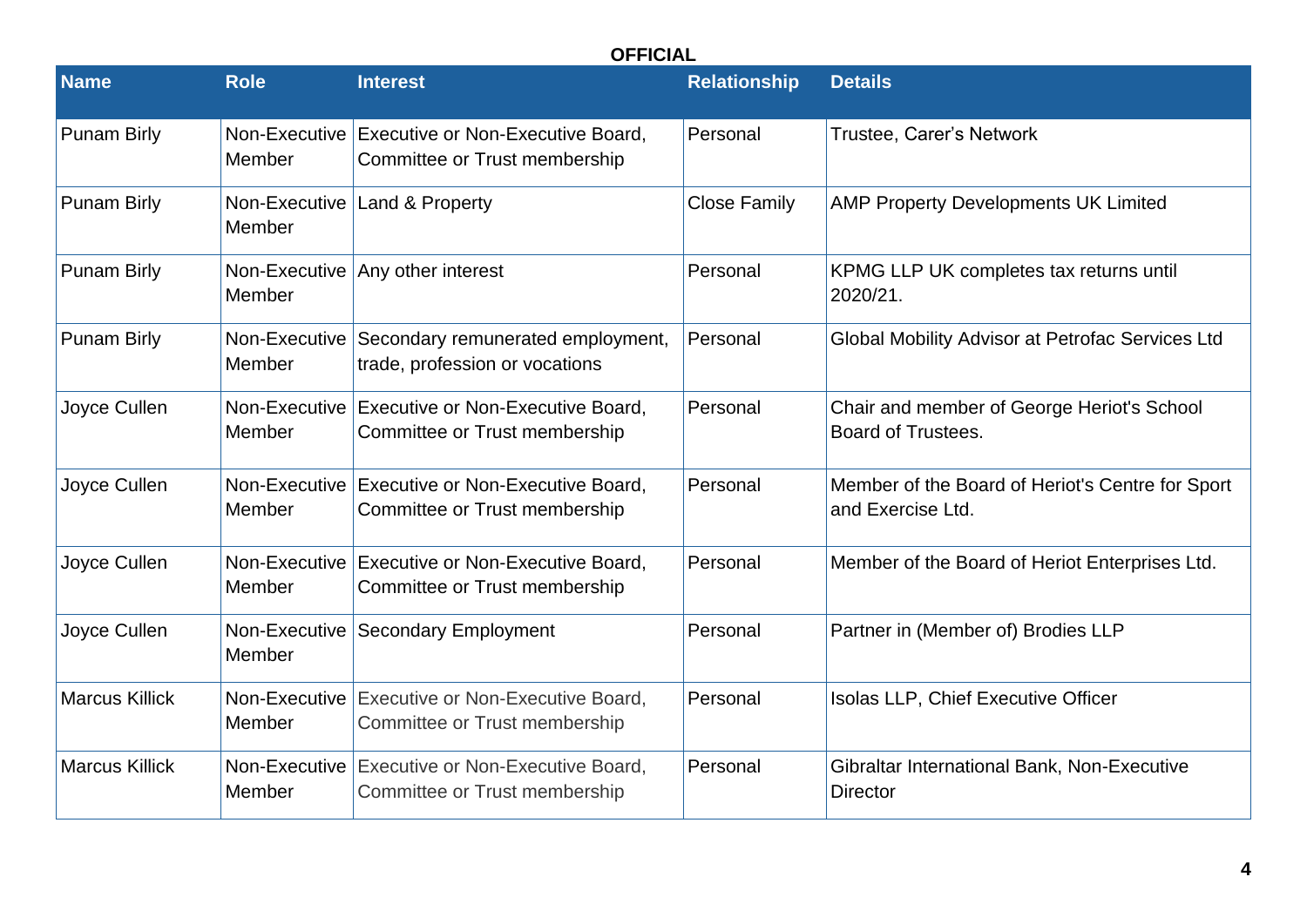| <b>Name</b>           | <b>Role</b>             | <b>Interest</b>                                                                  | <b>Relationship</b> | <b>Details</b>                                                                                             |
|-----------------------|-------------------------|----------------------------------------------------------------------------------|---------------------|------------------------------------------------------------------------------------------------------------|
| <b>Marcus Killick</b> | Non-Executive<br>Member | <b>Executive or Non-Executive Board,</b><br>Committee or Trust membership        | Personal            | Prometheus Insurance Company, Non-Executive<br>Director (with effect from 27 January 2021)                 |
| <b>Marcus Killick</b> | Member                  | Non-Executive Executive or Non-Executive Board,<br>Committee or Trust membership | Personal            | Fiduciary Holdings Ltd, Non-Executive Director                                                             |
| <b>Marcus Killick</b> | Member                  | Non-Executive Executive or Non-Executive Board,<br>Committee or Trust membership | Personal            | <b>Fiduciary Pensions Limited, Non-Executive</b><br><b>Director</b>                                        |
| Marcus Killick        | Non-Executive<br>Member | <b>Executive or Non-Executive Board,</b><br>Committee or Trust membership        | Personal            | <b>Betvictor Limited, Non-Executive Director</b>                                                           |
| <b>Marcus Killick</b> | Member                  | Non-Executive Executive or Non-Executive Board,<br>Committee or Trust membership | Personal            | Callaghan Insurance Brokers Ltd, Chairman                                                                  |
| <b>Marcus Killick</b> | Non-Executive<br>Member | Executive or Non-Executive Board,<br>Committee or Trust membership               | Personal            | <b>MASBRO Insurance Brokers Ltd, Chairman</b>                                                              |
| <b>Marcus Killick</b> | Non-Executive<br>Member | Executive or Non-Executive Board,<br>Committee or Trust membership               | Personal            | Peninsula Underwriting Ltd, Chairman                                                                       |
| <b>Marcus Killick</b> | Member                  | Non-Executive Executive or Non-Executive Board,<br>Committee or Trust membership | Personal            | Kalphe Advisory Ltd, Director                                                                              |
| <b>Marcus Killick</b> | Non-Executive<br>Member | <b>Political Activity</b>                                                        | Personal            | Member of the Conservative Party.                                                                          |
| Leo O'Reilly          | Non-Executive<br>Member | <b>Executive or Non-Executive Board,</b><br>Committee or Trust membership        | Personal            | Office of the Police Ombudsman for Northern<br>Ireland: Non-Executive Member (Audit and Risk<br>Committee) |